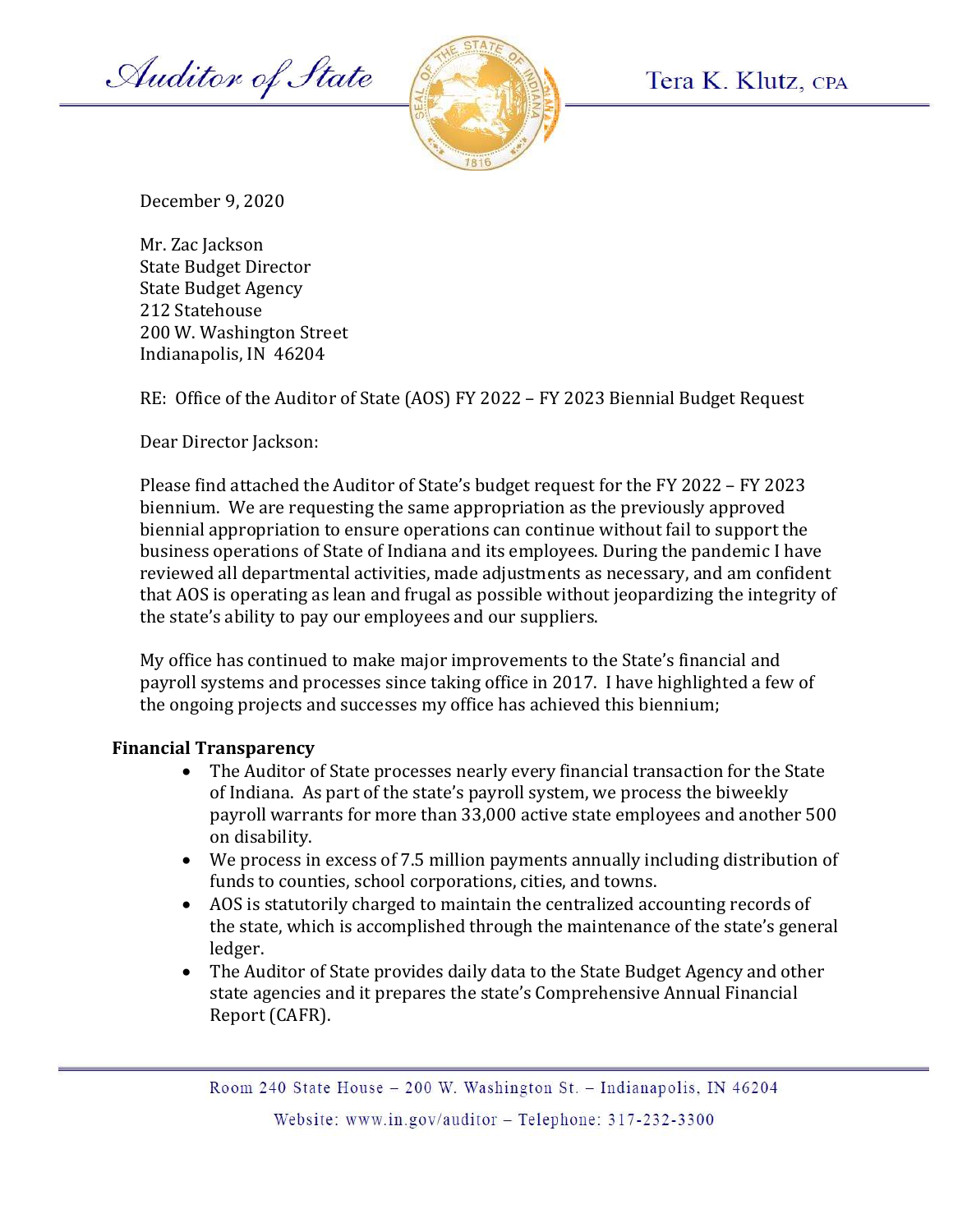o Our office received the Certificate of Achievement for Excellence in Financial Reporting by the Government Finance Officers Association.

## HR/Payroll Modernization

- Recently, the legislature provided \$20 million to replace an antiquated DOS based payroll system. (25 year old system was no longer supported and required replacement)
- We were able to utilize existing PeopleSoft software and incorporate necessary upgrades to the State's HR system that integrates with the new payroll system to maximize the effectiveness of the implementation.
- We are six months into the upgrade and implementation of the State's payroll and human resources systems (HR/Payroll Modernization) with a potential golive date in FY 2022.
- This project will include the modernization and transformation of business processes, technology, and services supporting state payroll, which is expected to drive significant tangible and intangible benefits.

# Statewide Training Initiative

- AOS has recently partnered with the Indiana Office of Technology (IOT) to create computer based training modules (CBTs) to train the employees who use our financial system to process and audit payments, maintain capital assets, and many other financial functions. These trainings provide consistency and the required competencies to ensure that the data being input into our system is accurate and standardized.
- AOS initiated small group annual training for agency CFOs and their financial and payroll teams. This training allows AOS to relay vital information about how to accurately process finance and payroll and express opportunities for improvement.
- The HR/Payroll Modernization project, once implemented, will require extensive statewide training for all agency payroll personnel and state employees who will now be able to perform some functions via a self-service portal. Currently there is no funding source for this training and I am extensively looking for more ways to cut other expenses in order to fund this necessary training.

# Technology & Cyber Security Upgrades

- In order to provide additional security and efficiency I am transitioning my office from running its own, independent IT department and equipment to utilizing IOT and their IT services, network, and equipment.
- Indiana utilizes the PeopleSoft platform for our Enterprise Resource Planning (ERP) and we just recently were able to upgrade our Finance Solution and as noted earlier are implementing the PeopleSoft payroll solution.
- To fully utilize the functionality of the PeopleSoft software we are working with IOT to implement multi-factor authentication (MFA). Once this is implemented (scheduled for second half of 2021) I will be able to eliminate some of my most manual processes.